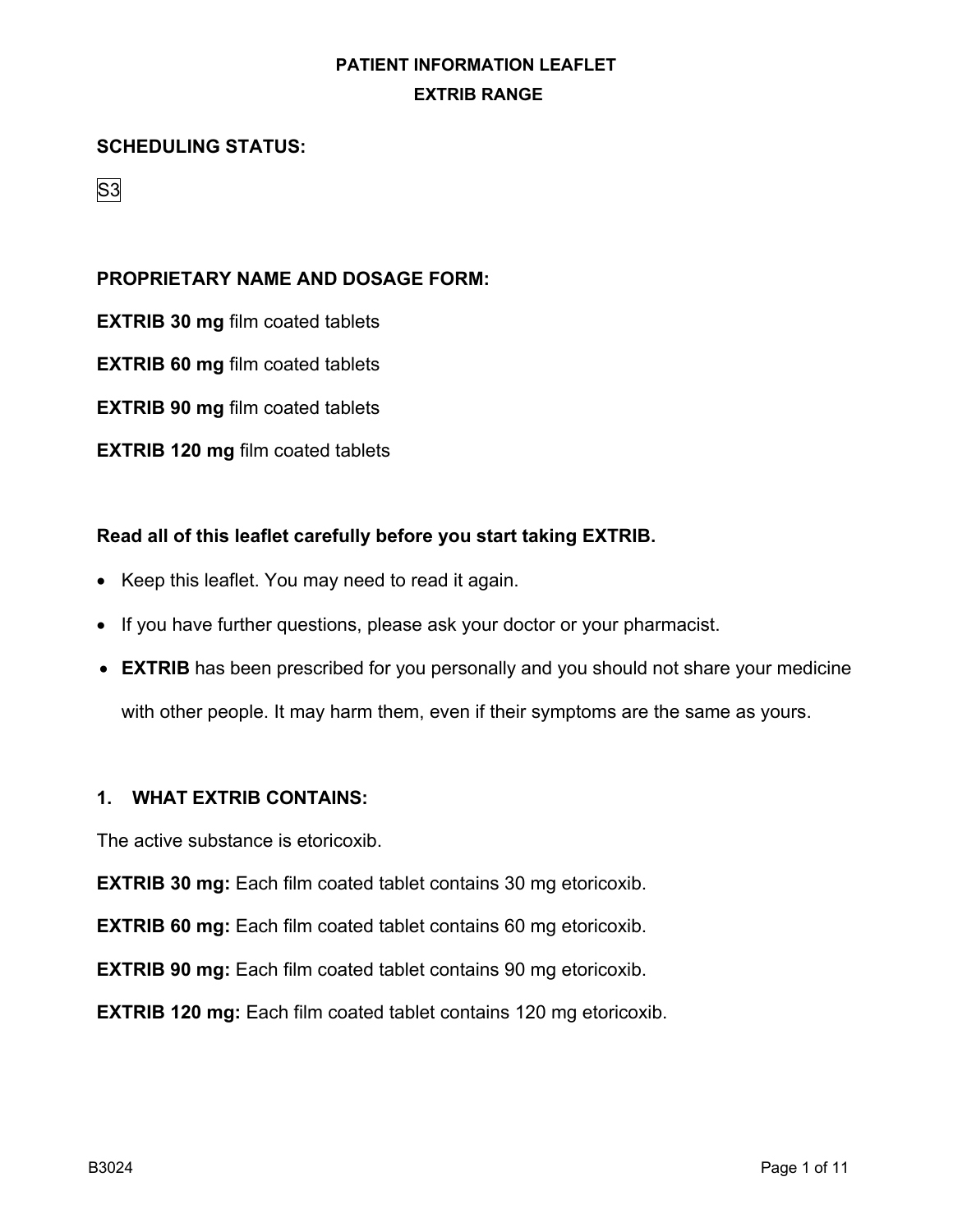The other ingredients are calcium hydrogen phosphate anhydrous, croscarmellose sodium, hydroxypropyl cellulose, magnesium stearate and microcrystalline cellulose.

The following colourants are also included; Opadry II Green (30 mg, 60 mg and 120 mg tablets), Opadry II White (90 mg tablets only).

**EXTRIB 30 mg** contains sugar (lactose monohydrate, 2,52 mg per tablet), **EXTRIB 60 mg** contains sugar (lactose monohydrate, 5,04 mg per tablet), **EXTRIB 90 mg** contains sugar (lactose monohydrate, 7,56 mg per tablet) and **EXTRIB 120 mg** contains sugar (lactose monohydrate,10,08 mg per tablet).

#### **2. WHAT EXTRIB IS USED FOR:**

- To reduce the pain and swelling (inflammation) in the joints and muscles of people with osteoarthritis, rheumatoid arthritis, ankylosing spondylitis and gout.
- To relieve short term pain, including cramp-like pain or discomfort before or during a menstrual period, and pain associated with dental surgery.

### **3. BEFORE YOU TAKE EXTRIB:**

#### **Do not take EXTRIB:**

- if you are hypersensitive (allergic) to etoricoxib or any of the other ingredients of **EXTRIB** (see **What EXTRIB contains**).
- if you have a stomach ulcer or previously had a stomach ulcer or have bleeding in your stomach or intestines.
- if you have a serious liver disease.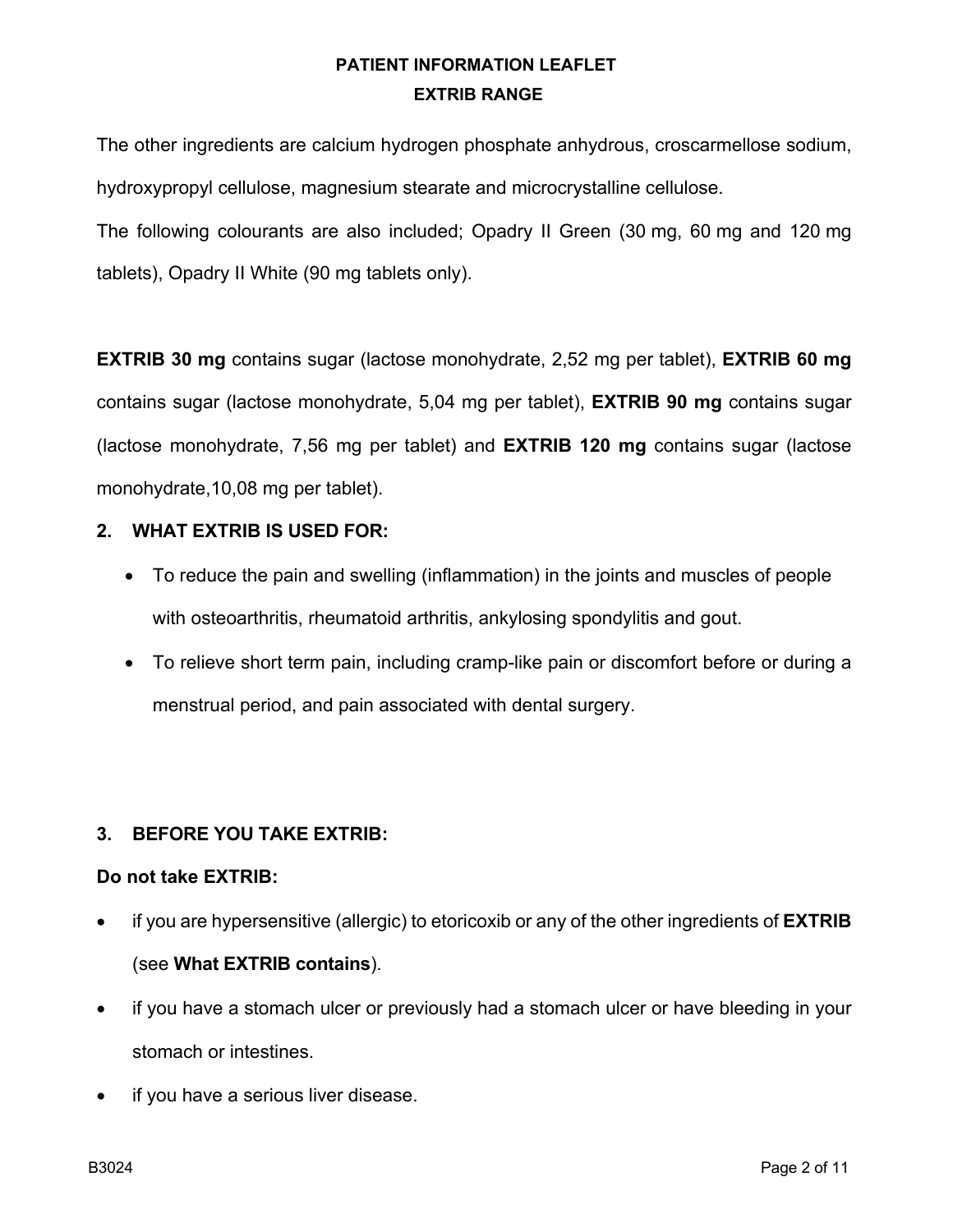- if you have a serious kidney disease.
- if you are allergic to non-steroidal anti-inflammatory drugs (NSAIDs), including aspirin and COX-2 inhibitors.
- if you have high blood pressure which has not been controlled by treatment.
- if you have inflammatory bowel disease, such as Crohn's Disease, ulcerative colitis or colitis.
- if you have heart problems.
- if you have had a heart attack, bypass surgery, peripheral arterial disease (poor circulation in legs or feet due to narrow or blocked arteries)
- if you are pregnant or breastfeeding (See **Pregnancy and breastfeeding**).
- if you are under 16 years of age.
- if you are using digoxin (a medicine for heart failure and irregular heart rhythm)
- if you are using lithium (a medicine used to treat some types of depression)

#### **Take special care with EXTRIB if:**

- you have a history of heart failure, or any other form of heart disease.
- you have a history of liver or kidney disease.
- you are dehydrated, for example by a prolonged bout of vomiting or diarrhoea.
- you have swelling due to fluid retention.
- you have a history of high blood pressure or allergies
- you have high cholesterol, diabetes, or you are a smoker. These can increase your risk of heart disease.
- you are elderly (i.e. over 65 years of age)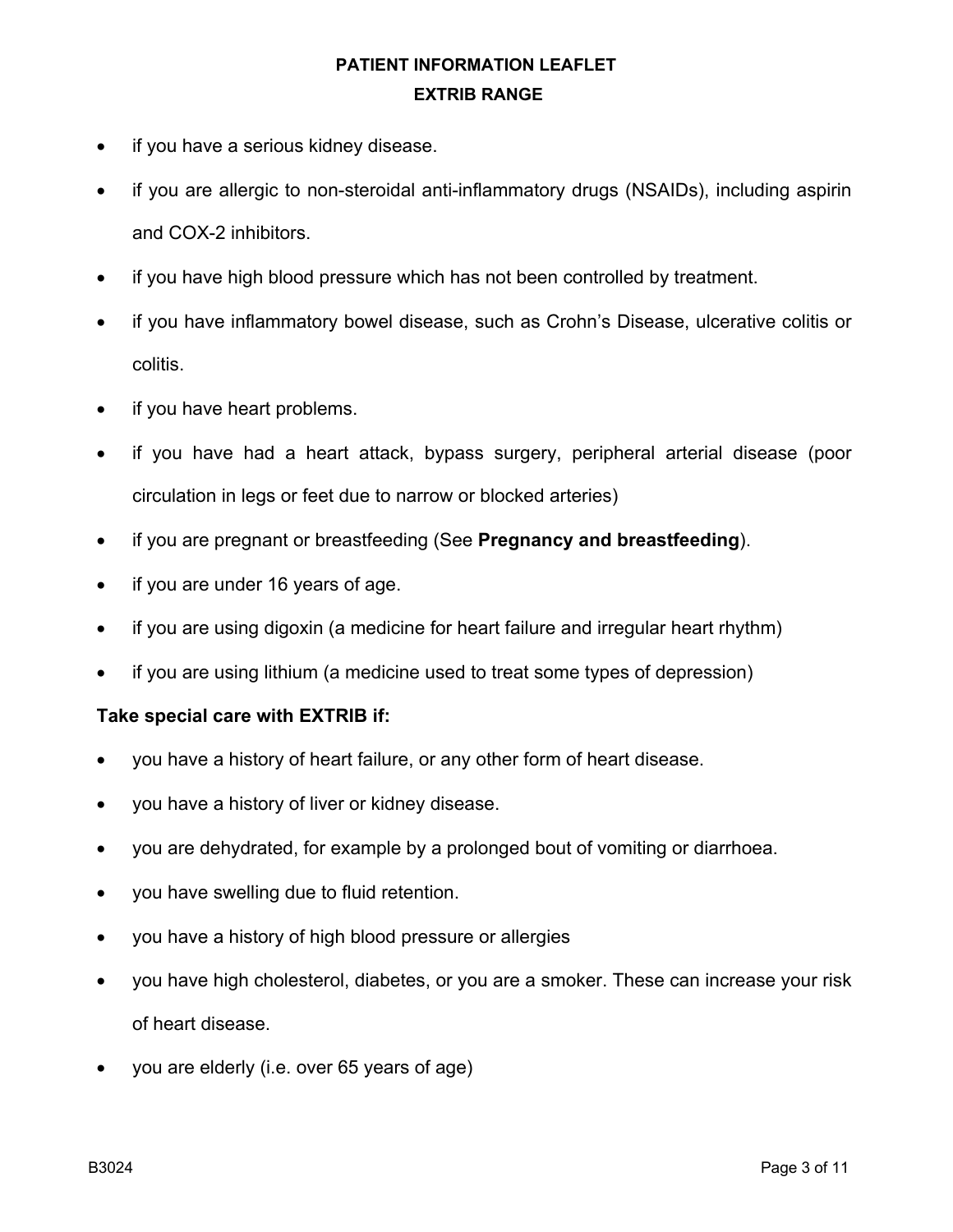- you have a history of stomach bleeding or ulcers
- you are being treated for an infection. **EXTRIB** may mask or hide a fever, which is a sign of infection.
- you are a woman trying to become pregnant.

#### **Pregnancy and breastfeeding:**

**EXTRIB** should not be taken if you are pregnant or breastfeeding your baby.

If you are pregnant or breastfeeding your baby, please consult your healthcare provider for

advice before taking **EXTRIB**.

Women attempting conceive should not use **EXTRIB.**

#### **Driving and using machinery:**

**EXTRIB** may cause you to feel dizzy or sleepy. If you experience these side effects when

taking **EXTRIB** do not drive, use any tools or operate machines.

#### **Important information about some of the ingredients of EXTRIB:**

**EXTRIB** contains lactose. Patients with the rare hereditary conditions of lactose or galactose intolerance should not take **EXTRIB**.

**EXTRIB** contains lactose monohydrate which may have an effect on the control of your blood sugar if you have diabetes mellitus.

#### **Taking other medicines with EXTRIB:**

Always tell your healthcare provider if you are taking any other medicine. (This includes complementary or traditional medicines.)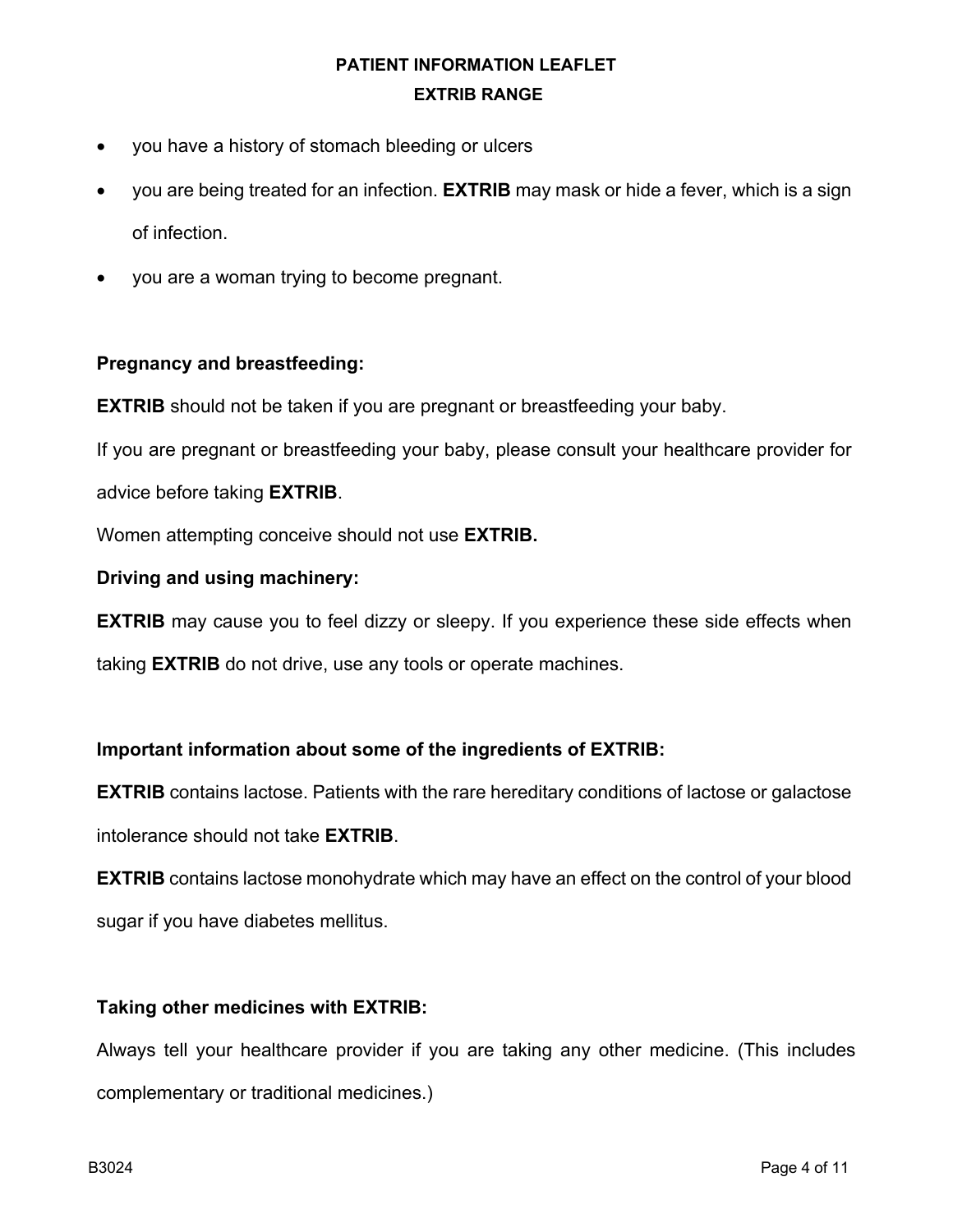The following medicines may interact with **EXTRIB:**

- ciclosporin or tacrolimus (for suppressing the immune system
- medicines that prevent blood clots (anticoagulants), such as warfarin
- rifampicin (an antibiotic)
- methotrexate (for suppressing the immune system, and often used in rheumatoid arthritis)
- diuretics (water tablets) e.g. furosemide
- ACE inhibitors and angiotensin receptor blockers (used to help control high blood pressure and heart failure)
- lithium (used to treat some types of depression)
- digoxin (a medicine for heart failure and irregular heart rhythm)
- corticosteroids (used to treat arthritis)
- aspirin and other anti-inflammatory medicines: the risk of stomach ulcers is greater if you take **EXTRIB** with any of these medicines. **EXTRIB** can be taken with low-dose aspirin. If you are currently taking low-dose aspirin to prevent heart attacks or stroke, you should not stop taking aspirin until you talk to your doctor. Do not take high dose aspirin or other anti-inflammatory medicines while taking **EXTRIB**.
- birth control pills
- hormone replacement therapy
- salbutamol (a medicine for asthma)
- minoxidil (to treat high blood pressure)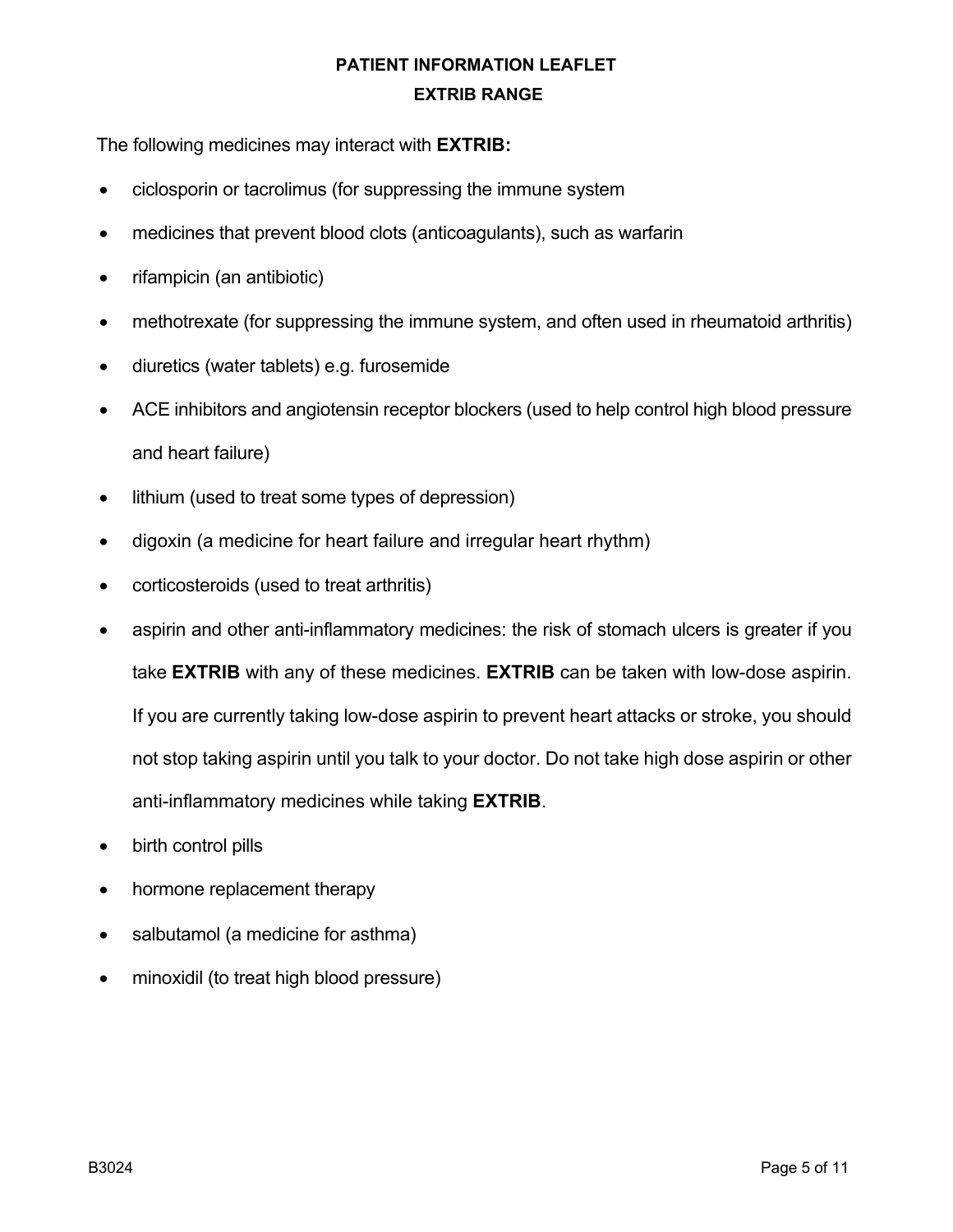#### **4. HOW TO TAKE EXTRIB:**

Do not share medicines prescribed for you with any other person.

Always take **EXTRIB** exactly as your doctor has instructed you. You should check with your doctor or pharmacist if you are unsure.

**EXTRIB** should not be taken by children or adolescents under 16 years of age.

**EXTRIB** should be taken by mouth once a day and can be taken with or without food.

Your doctor will tell you how long your treatment with **EXTRIB** will last.

It is important that you do not take more than the recommended dose for your condition or take **EXTRIB** for longer than necessary. This is because the risk of heart attacks and strokes might increase after prolonged treatment, especially with high doses.

**Osteoarthritis:** The usual dose is 30 mg once daily.

**Rheumatoid arthritis:** The usual dose is 90 mg once daily.

**Ankylosing spondylitis:** The usual dose is 90 mg once daily.

**Short term relief of acute pain:** The usual dose is 90 or 120 mg once daily, limited to a maximum of 8 days treatment.

**Gout:** The usual dose is 120 mg once daily, limited to a maximum of 8 days treatment.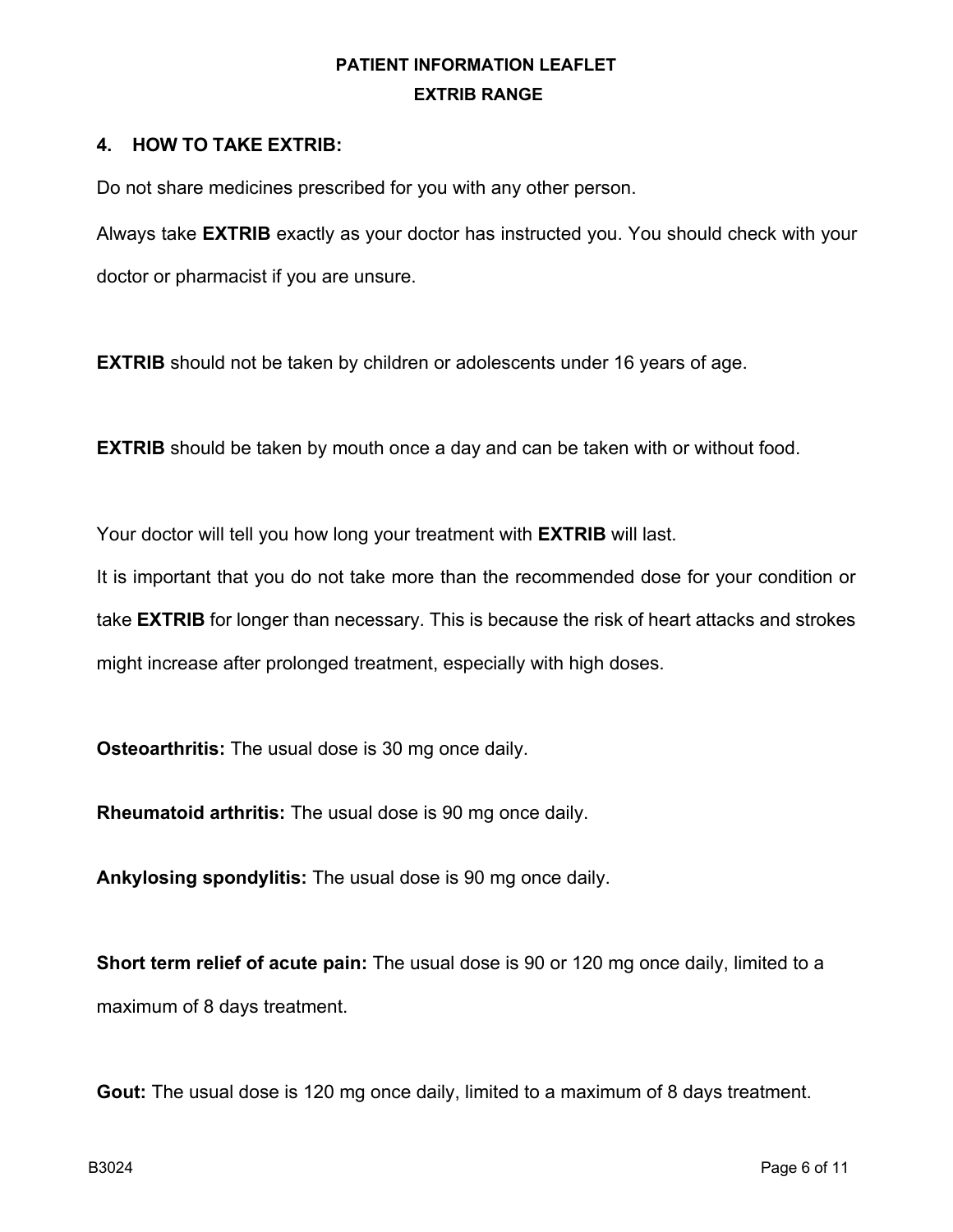**Pain before or during menstrual period:** The usual dose is 120 mg once daily.

**Post-operative dental surgery pain:** The usual dose is 90 mg once daily.

### **People with liver problems:**

- If you have mild liver disease, you should not take more than 60 mg once daily.
- If you have moderate liver disease, you should not take more than 60 mg every other day.

If you have the impression that the effect of **EXTRIB** is too strong or too weak, tell your doctor or pharmacist.

### **If you take more EXTRIB than you should:**

In the event of overdosage, consult your doctor or pharmacist. If neither is available, contact the nearest hospital or poison control centre.

### **If you forget to take a dose of EXTRIB:**

If you forget to take a dose of **EXTRIB**, take the next dose at the usual time. Do not take a double dose to make up for a forgotten dose.

### **5. POSSIBLE SIDE EFFECTS:**

**EXTRIB** can have side effects.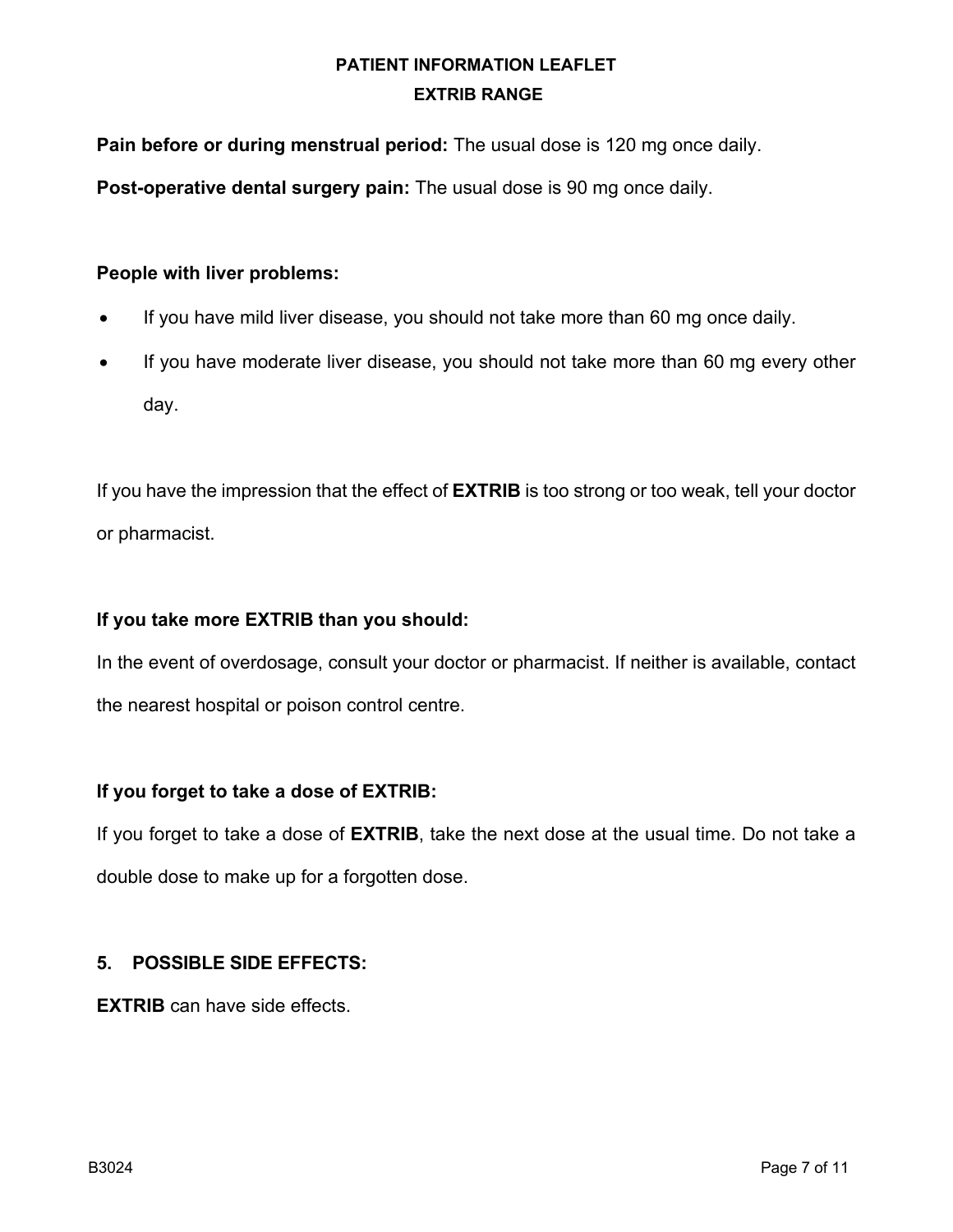Not all side effects reported for **EXTRIB** are included in this leaflet. Should your general health worsen, or if you experience any untoward effects while taking **EXTRIB**, please consult your doctor, pharmacist or other healthcare provider for advice.

If any of the following happens, stop taking **EXTRIB** and tell your doctor immediately or go to the casualty department at your nearest hospital:

- swelling of the hands, feet, ankles, face, lips, mouth or throat, which may cause difficulty in swallowing or breathing.
- rash or itching.
- fainting.

These are all very serious side effects. If you have them, you may have had a serious allergic reaction to **EXTRIB**. You may need urgent medical attention or hospitalisation.

Tell your doctor immediately or go to the casualty department at your nearest hospital if you notice any of the following:

- fast or irregular heartbeat
- heart problems such as a feeling of tightness, pressure or pain in the chest (heart attack), severe increase in blood pressure which could make you sweat or flushed.
- stroke (muscle weakness in the face, arm or leg usually just on one side)
- serious liver problems: yellowing of your skin and eyeballs (jaundice), pain in your upper right abdomen, abdominal swelling or generally feelling unwell.
- serious kidney problems: decreased urine output, swelling of the legs, ankles or feet, nausea or extreme tiredness, seizures or coma in severe cases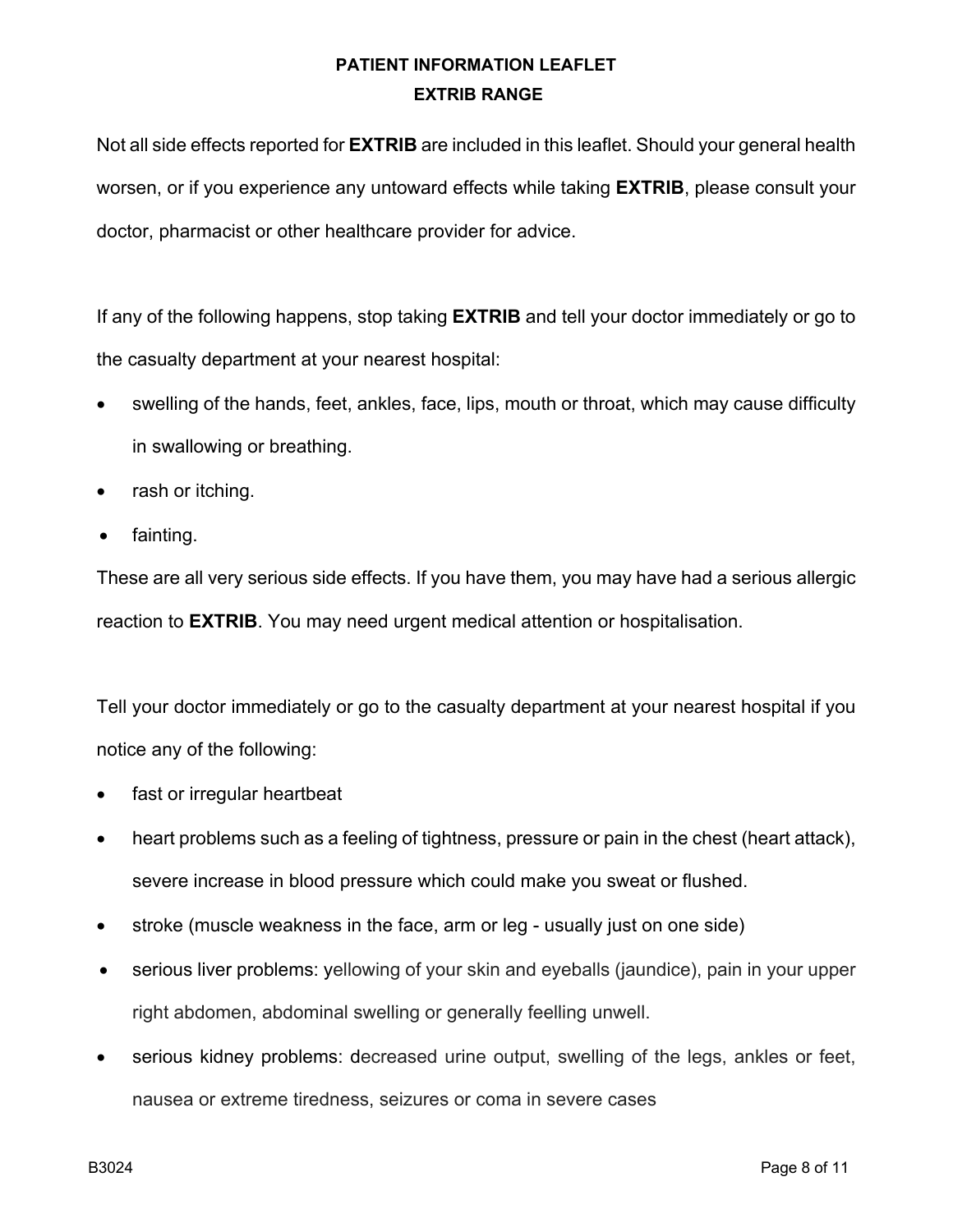- wheezing or shortness of breath
- very serious skin reactions with reddening, blistering, severe inflammation and skin loss

These are all serious side effects. You may need urgent medical attention.

Tell your doctor if you notice any of the following:

Frequent side effects:

- dry socket (inflammation and pain after a tooth extraction)
- swelling of the legs and/or feet due to fluid retention, appetite increase or decrease, weight gain
- dizziness, headache
- abdominal pain, wind (excessive gas), heartburn, diarrhoea, indigestion/stomach discomfort, feeling sick or being sick (vomiting)
- constipation, inflammation of the stomach lining that can become serious and may lead to bleeding,
- weakness and extreme tiredness, flu-like symptoms

Less frequent side effects:

- infections of the mouth, nose, throat, cystitis or bladder infection (you may find it painful to urinate or see blood in your urine)
- low red blood cell count (anaemia) as per blood test results
- gastroenteritis (a stomach infection which may give you repeated diarrhoea or stomach pain)
- anxiety, depression, decrease in mental sharpness
- problems sleeping, numbness or tingling, taste alteration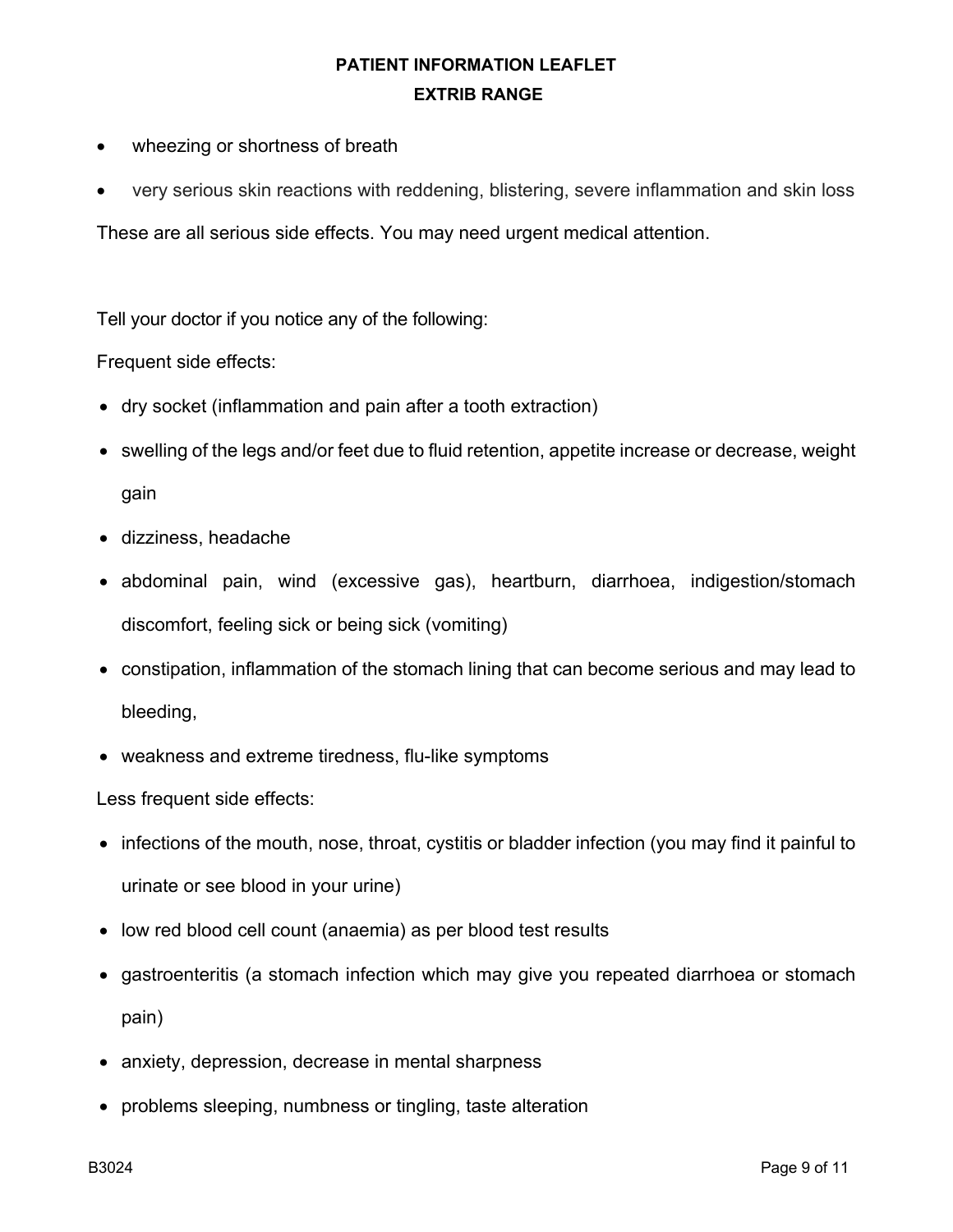- eye irritation and redness
- ringing in the ears, vertigo (sensation of spinning when standing still
- flushing
- cough, breathlessness, nosebleeds
- stomach or bowel bloating, changes in your bowel habits, dry mouth, stomach ulcer, irritable bowel syndrome (stomach cramps, discomfort or bloating), a burning sensation due to stomach acid in the upper abdomen, lower chest or throat, mouth ulcers
- problems with your pancreas (you may experience upper abdominal pain that radiates into the back, which may be aggravated by eating foods high in fat, swollen and tender abdomen, nausea, vomiting, fever and increased heart rate).
- bruising, swelling of the face, skin rash or itchy skin, redness of the skin,
- pressure or heaviness in the chest (angina pectoris)

#### Side effects of unknown frequency:

- confusion, seeing or hearing things that are not there (hallucinations), restlessness, nervousness
- sensitivity of skin to light
- shock, fever, aseptic meningitis (similar to a mild cold or flu)
- sleepiness
- blurred vision or problems seeing
- low number of platelets, which may cause bleeding and bruising. May require a blood transfusion. Bleeding may be serious or life threatening.

If you notice any side effects not mentioned in this leaflet, please inform your doctor or pharmacist.